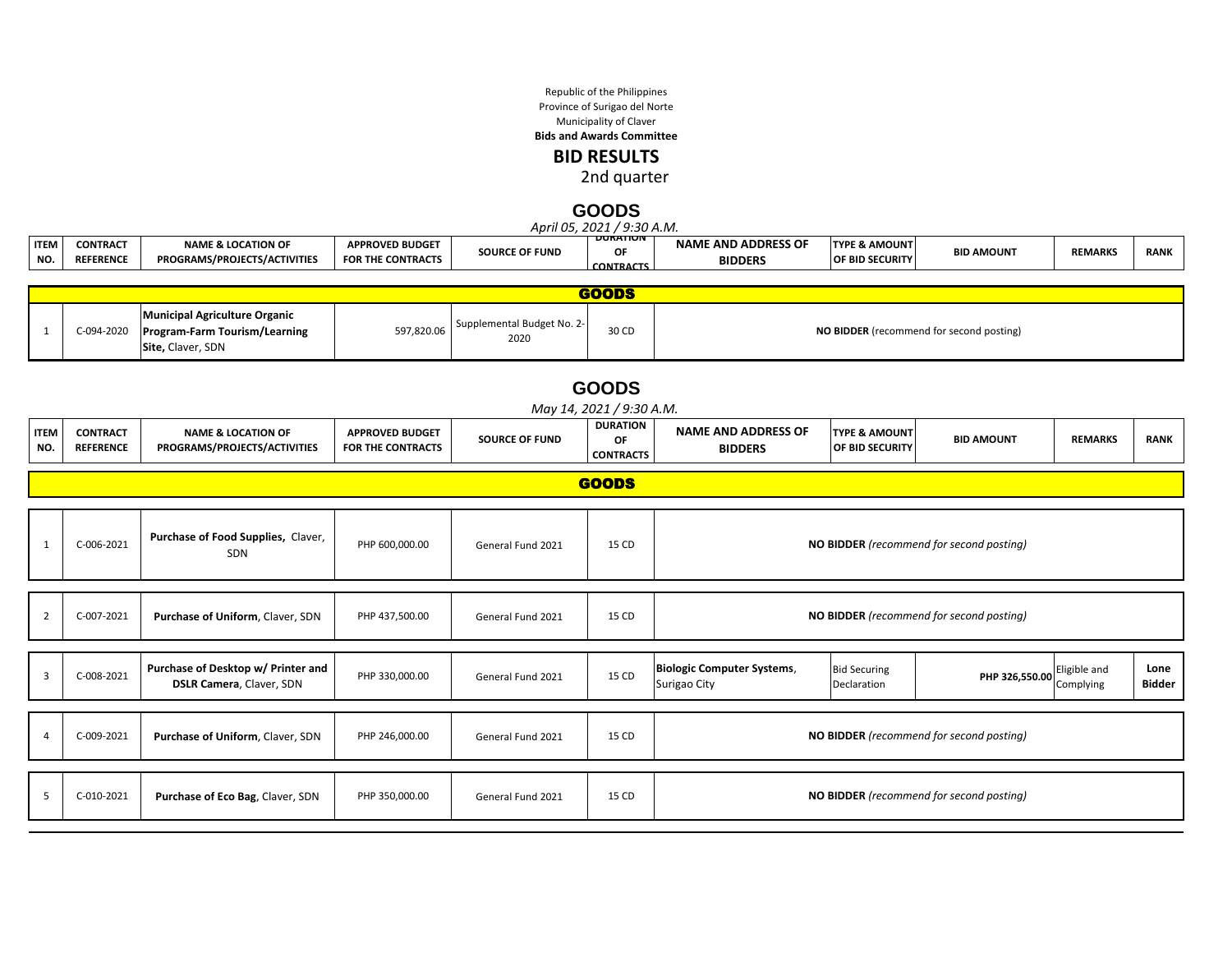| C-011-2021 | Purchase of Meals and Snacks,<br>Claver, SDN | PHP 665,000.00 | <b>MDRR 5%</b> | 15 CD | JMJ Snack Hauz & Catering<br>Services, Purok 6, Tayaga, Claver,<br><b>Surigao del Norte</b> | <b>Bid Securing</b><br>Declaration | PHP 661,200.00 | Eligible and<br>Complying | Lone<br>Bidder |
|------------|----------------------------------------------|----------------|----------------|-------|---------------------------------------------------------------------------------------------|------------------------------------|----------------|---------------------------|----------------|
| C-012-2021 | Purchase of Rice, Claver, SDN                | PHP 420,000.00 | MDRR 5%        | 15 CD | Mandaue General Merchandising,<br>Hernan Cortes St. Mandaue City<br>Cebu                    | <b>Bid Securing</b><br>Declaration | PHP 385,500.00 | Eligible and<br>Complying | Lone<br>Bidder |

## **GOODS & INFRASTRUCTURE**

|                |                  |                                                          |                          |                       | May 17, 2021 / 9:30 A.M. |                                      |                          |                                                 |                |               |
|----------------|------------------|----------------------------------------------------------|--------------------------|-----------------------|--------------------------|--------------------------------------|--------------------------|-------------------------------------------------|----------------|---------------|
| <b>ITEM</b>    | <b>CONTRACT</b>  | <b>NAME &amp; LOCATION OF</b>                            | <b>APPROVED BUDGET</b>   | <b>SOURCE OF FUND</b> | <b>DURATION</b>          | <b>NAME AND ADDRESS OF</b>           | <b>TYPE &amp; AMOUNT</b> | <b>BID AMOUNT</b>                               | <b>REMARKS</b> | <b>RANK</b>   |
| NO.            | <b>REFERENCE</b> | PROGRAMS/PROJECTS/ACTIVITIES                             | <b>FOR THE CONTRACTS</b> |                       | OF                       | <b>BIDDERS</b>                       | <b>OF BID SECURITY</b>   |                                                 |                |               |
|                |                  |                                                          |                          |                       |                          |                                      |                          |                                                 |                |               |
|                |                  |                                                          |                          |                       | <b>GOODS</b>             |                                      |                          |                                                 |                |               |
| 1              | C-013-2021       | Purchase of CCTV Camera, Monitor<br>and UPS, Claver, SDN | 2,000,000.00             | General Fund 2021     | 15 CD                    |                                      |                          | <b>NO BIDDER (Recommend for second posting)</b> |                |               |
|                |                  |                                                          |                          |                       |                          |                                      |                          |                                                 |                |               |
|                |                  |                                                          |                          |                       |                          | G-Anns Diner, Purok 6, Brgy.         | <b>Bid Securing</b>      | PHP 1,140,018.00                                | Eligible and   | Lone          |
| $\mathcal{P}$  | C-014-2021       | <b>Purchase of Meals and Snacks.</b>                     | 1,153,000.00             | General Fund 2021     | 15 CD                    | Bagakay, Claver, SDN                 | Declaration              |                                                 | Complying      | <b>Bidder</b> |
|                |                  | Claver, SDN                                              |                          |                       |                          | <b>Golden Dynasty Motors, Inc.</b>   | <b>Bid Securing</b>      | PHP 7,980,000.00                                | Eligible and   | Lone          |
|                |                  |                                                          |                          |                       |                          | Km. 7, Lanang, Davao City            | Declaration              |                                                 | Complying      | <b>Bidder</b> |
|                |                  |                                                          |                          |                       |                          |                                      |                          |                                                 |                |               |
| $\overline{3}$ | C-015-2021       | Purchase of School Supplies &                            | 1,999,500.00             | General Fund 2021     | 15 CD                    |                                      |                          | <b>NO BIDDER (Recommend for second posting)</b> |                |               |
|                |                  | Hygiene Kits, Claver, SDN                                |                          |                       |                          |                                      |                          |                                                 |                |               |
|                |                  |                                                          |                          |                       |                          |                                      |                          |                                                 |                |               |
|                | C-016-2021       | Purchase of Diesel and Gasoline,                         | 4,944,925.00             | General Fund 2021     | 25 CD                    | <b>REAL Fuel Marketing,</b>          | <b>Bid Securing</b>      | PHP 4,508,749.50                                | Eligible and   | Lone          |
|                |                  | Claver, SDN                                              |                          |                       |                          | Km. 3, Brgy. Luna, Surigao           | Declaration              |                                                 | Complying      | Bidder        |
|                |                  | Purchase of of Combine Harvester                         |                          |                       |                          |                                      |                          |                                                 |                |               |
| .5             | C-017-2021       | and Mechanical Rice Transplanter,                        | 3,000,000.00             | 20% Development Fund  | 30 CD                    |                                      |                          | <b>NO BIDDER (Recommend for second posting)</b> |                |               |
|                |                  | Claver, SDN                                              |                          |                       |                          |                                      |                          |                                                 |                |               |
|                |                  |                                                          |                          |                       |                          |                                      |                          |                                                 |                |               |
|                |                  | <b>Repair and Maintenance-</b>                           |                          |                       |                          |                                      |                          |                                                 |                |               |
| 6              | C-018-2021       | Transportation Equipment, Claver,                        | 4,500,000.00             | General Fund 2021     | 25 CD                    | <b>MMR AUTOREPAIR SHOP,</b>          | <b>Bid Securing</b>      | PHP 4,475,000.00                                | Eligible and   | Lone          |
|                |                  | SDN                                                      |                          |                       |                          | SitioLooc, Brgy. Luna, Surigao City( | Declaration              |                                                 | Complying      | <b>Bidder</b> |
|                |                  |                                                          |                          |                       |                          |                                      |                          |                                                 |                |               |
|                |                  | Purchase of Meals and Snacks,                            |                          |                       |                          | G-Anns Diner, Purok 6, Brgy.         | <b>Bid Securing</b>      |                                                 | Eligible and   | Lone          |
|                | C-019-2021       | Claver, SDN                                              | 1,950,000.00             | General Fund 2021     | 15 CD                    | Bagakay, Claver, SDN                 | Declaration              | PHP 1,929,450.00                                | Complying      | Bidder        |
|                |                  |                                                          |                          |                       |                          |                                      |                          |                                                 |                |               |
|                |                  |                                                          |                          |                       |                          | JMJ Snack Hauz & Catering            |                          |                                                 |                |               |
|                |                  | <b>Purchase of Meals and Snacks.</b>                     |                          |                       |                          | Services, LGU Comm'1. Bldg. #2       | <b>Bid Securing</b>      |                                                 | Eligible and   | Lone          |
| 8              | C-020-2021       | Claver, SDN                                              | 2,450,000.00             | General Fund 2021     | 15 CD                    | Purok 6, Tayaga, Claver, Surigao     | Declaration              | PHP 2,439,070.00                                | Complying      | <b>Bidder</b> |
|                |                  |                                                          |                          |                       |                          | del Norte                            |                          |                                                 |                |               |

INFRASTRUCTURE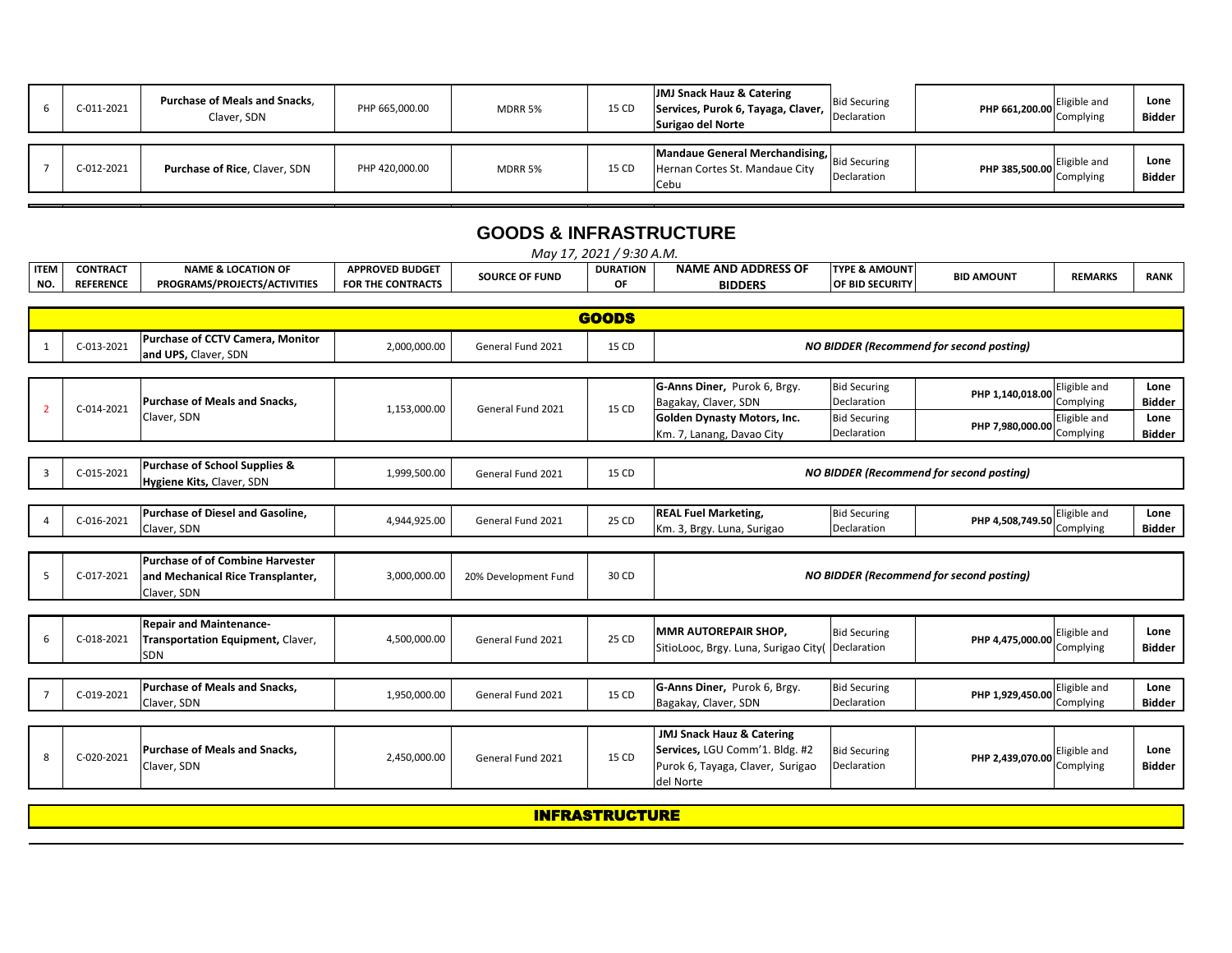| C-021-2021 | <b>Construction of Perimeter Fence</b><br>(Ladgaron Elementary School), Brgy,<br>Ladgaron, Claver, SDN | PHP 2,630,327.22 | <b>Special Education Fund</b>                       | 100 CD |                                                                                                                            |                                                           | <b>NO BIDDER (Recommend for second posting)</b> |                                           |                       |
|------------|--------------------------------------------------------------------------------------------------------|------------------|-----------------------------------------------------|--------|----------------------------------------------------------------------------------------------------------------------------|-----------------------------------------------------------|-------------------------------------------------|-------------------------------------------|-----------------------|
| C-022-2021 | <b>Improvement of Barangay Police</b><br><b>Headquaters Claver, SDN</b>                                | PHP 4,802,275.20 | General Fund-Peace and<br>Order/Capital Outlay 2021 | 180 CD | AJP Builders and Supplies, 0278<br>Burgos Street, Brgy. Washington,<br>Surigao City<br><b>DJNC Builders., Surigao City</b> | <b>Bid Securing</b><br>Declaration<br><b>Bid Securing</b> | PHP 4,797,990.49<br>PHP 4,801,337.30            | Eligible and<br>Complying<br>Eligible and |                       |
|            |                                                                                                        |                  |                                                     |        |                                                                                                                            | Declaration                                               |                                                 | Complying                                 |                       |
| C-023-2021 | Improvement Rehabilitation of<br><b>Existing Public Buildings, Brgy.</b><br>Tayaga, Claver, SDN        | PHP 1,340,871.81 | Supplemental Budget No. 2-<br>2021                  | 90 CD  | AJP Builders and Supplies, 0278<br>Burgos Street, Brgy. Washington,<br>Surigao City                                        | <b>Bid Securing</b><br>Declaration                        | PHP 1,338,156.36                                | Eligible and<br>Complying                 | Lone<br><b>Bidder</b> |
|            |                                                                                                        |                  |                                                     |        |                                                                                                                            |                                                           |                                                 |                                           |                       |

### **GOODS & INFRASTRUCTURE**

|             | $9:30$ A.M.<br>2021<br>June 22. |                               |                                      |                       |                 |                                 |                          |                   |                |             |  |
|-------------|---------------------------------|-------------------------------|--------------------------------------|-----------------------|-----------------|---------------------------------|--------------------------|-------------------|----------------|-------------|--|
| <b>ITEM</b> | <b>CONTRACT</b>                 | <b>NAME &amp; LOCATION OF</b> | <b>APPROVED BUDGET</b>               | <b>SOURCE OF FUND</b> | <b>DURATION</b> | <b>E AND ADDRESS OF</b><br>NAM' | <b>TYPE &amp; AMOUNT</b> | <b>BID AMOUNT</b> | <b>REMARKS</b> | <b>RANK</b> |  |
| NO.         | <b>REFERENCE</b>                | PROGRAMS/PROJECTS/ACTIVITIES  | <b>HE CONTRACTS</b><br><b>FOR TH</b> |                       |                 | <b>BIDDERS</b>                  | <b>OF BID SECURITY</b>   |                   |                |             |  |

#### INFRASTRUCTURE

|                | C-021-2021  | <b>Construction of Perimeter Fence</b><br>(Ladgaron Elementary School), Brgy,<br>Ladgaron, Claver, SDN | PHP 2,630,327.22 | Special Education Fund             | 100 CD | <b>KENT Marketing Group of</b><br>Companies, Inc., Yuipco-Lim Bldg.,<br>Borromeo St., Surigao City        | <b>Bid Securing</b><br>Declaration | PHP 2,627,106.60 | Eligible and<br>Complying | Lone<br><b>Bidder</b> |
|----------------|-------------|--------------------------------------------------------------------------------------------------------|------------------|------------------------------------|--------|-----------------------------------------------------------------------------------------------------------|------------------------------------|------------------|---------------------------|-----------------------|
| $\overline{2}$ | C-024A-2021 | <b>Construction and Riprapping of</b>                                                                  | PHP 2,942,706.32 | Supplemental Budget No. 1-         | 90 CD  | <b>RJ Construction &amp; Supply</b><br>San Augustin, Tandag City                                          | <b>Bid Securing</b><br>Declaration | PHP 9,927,728.25 | Eligible and<br>Complying |                       |
|                |             | Riverbanks/Creeks, Brgy. Panatao,<br>Claver, SDN                                                       |                  | 2021                               |        | A.T. Dumlao Construction, Inc.,<br>Brgy. Washington, Surigao City                                         | <b>Bid Securing</b><br>Declaration | PHP 2,937,653.73 | Eligible and<br>Complying | 2                     |
|                |             |                                                                                                        |                  |                                    |        |                                                                                                           |                                    |                  |                           |                       |
| 3              | C-025-2021  | <b>Repair and Maintenance-</b><br>Infrastructure Assets, Claver, SDN                                   | PHP 3,500,000.00 | Supplemental Budget No. 1-<br>2021 | 365 CD | <b>EJOB Construction &amp; Supply, OPC</b><br>Yuipco-Lim Bldg., Borromeo St.,<br>Brgy. Taft, Surigao City | <b>Bid Securing</b><br>Declaration | PHP 3,477,887.00 | Eligible and<br>Complying |                       |
|                |             |                                                                                                        |                  |                                    |        | <b>RJ Construction &amp; Supply</b><br>San Augustin, Tandag City                                          | <b>Bid Securing</b><br>Declaration | PHP 3,488,634.30 | Eligible and<br>Complying | 2                     |
|                |             |                                                                                                        |                  |                                    |        |                                                                                                           |                                    |                  |                           |                       |
| $\Delta$       | C-026-2021  | <b>Construction of Hanging Bridge Brgy.</b>                                                            | PHP 2,916,921.27 | Supplemental Budget No. 1-         | 150 CD | <b>AJP Builders &amp; Supplies</b><br>0278 Burgos St., Brgy.<br>Washington, Surigao City                  | <b>Bid Securing</b><br>Declaration | PHP 2,910,812.44 | Eligible and<br>Complying |                       |
|                |             | Sapa, Claver, SDN                                                                                      |                  | 2021                               |        | A.T. Dumlao Construction, Inc.,<br>Brgy. Washington, Surigao City                                         | <b>Bid Securing</b><br>Declaration | PHP 2,914,203.13 | Eligible and<br>Complying | 2                     |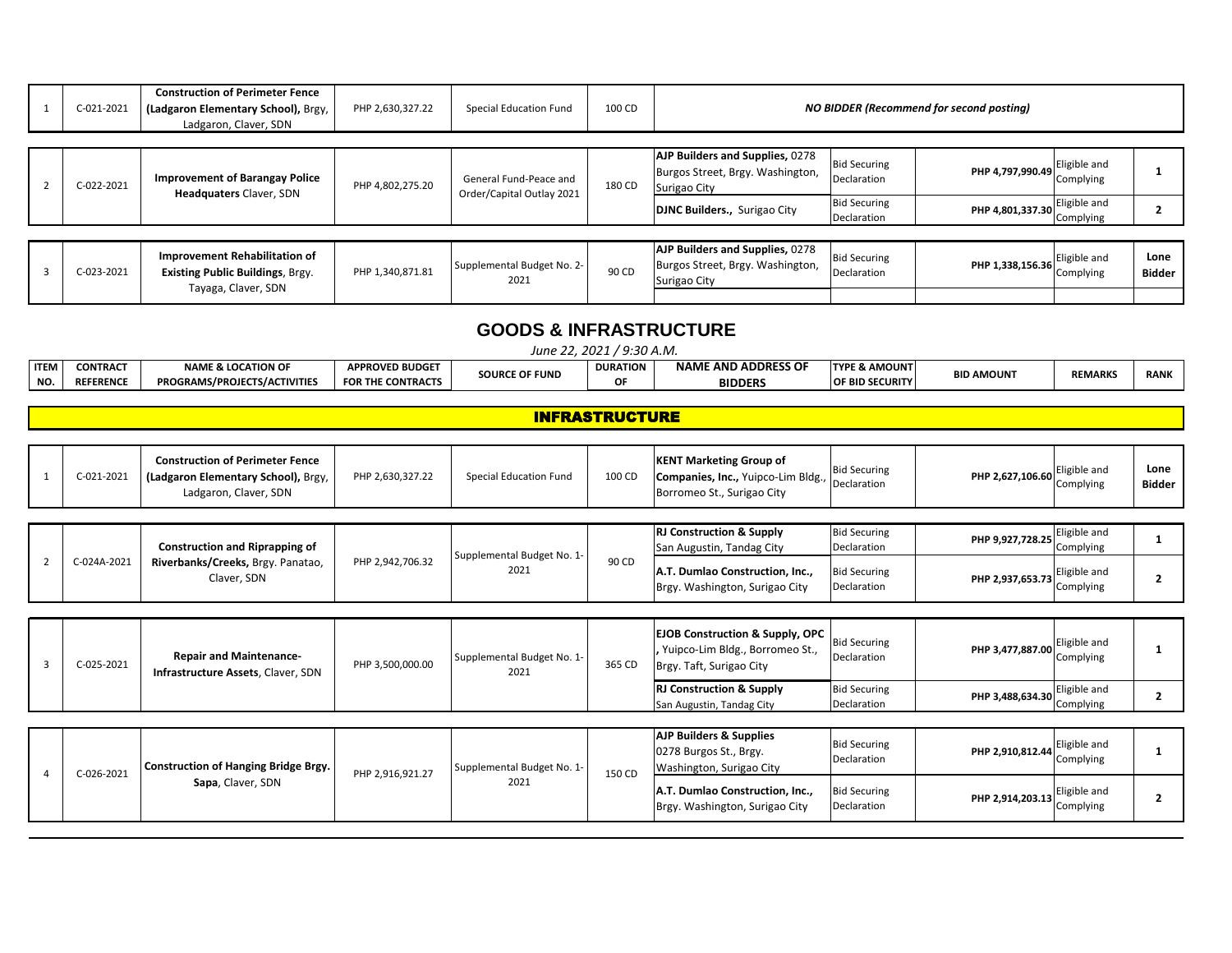| C-027-2021 | <b>Construction/Improvement of Multi-</b><br>Purpose Building, Brgy. Wangke, | PHP 10,923,488.87 | Supplemental Budget No. 1-<br>2021 | 240 CD | <b>AJP Builders &amp; Supplies</b><br>0278 Burgos St., Brgy.<br>Washington, Surigao City                  | <b>Bid Securing</b><br>Declaration | PHP 10,915,399.14                               | Eligible and<br>Complying |  |
|------------|------------------------------------------------------------------------------|-------------------|------------------------------------|--------|-----------------------------------------------------------------------------------------------------------|------------------------------------|-------------------------------------------------|---------------------------|--|
|            | Claver, SDN                                                                  |                   |                                    |        | <b>RJ Construction &amp; Supply</b><br>San Augustin, Tandag City                                          | <b>Bid Securing</b><br>Declaration | PHP 10,918,826.73                               | Eligible and<br>Complying |  |
|            |                                                                              |                   |                                    |        |                                                                                                           |                                    |                                                 |                           |  |
| C-028-2021 | <b>Construction of Box Culvert (14</b><br>Barangays), Claver, SDN            | PHP 1,340,871.81  | Supplemental Budget No. 1-<br>2021 | 404 CD |                                                                                                           |                                    | <b>NO BIDDER (Recommend for second posting)</b> |                           |  |
|            |                                                                              |                   |                                    |        |                                                                                                           |                                    |                                                 |                           |  |
| C-029-2021 | <b>Construction of Tertiary School</b><br>Building Phase III, Brgy. Bagakay, | PHP 10,311,764.04 | Supplemental Budget No. 1-<br>2021 | 210 CD | <b>AJP Builders &amp; Supplies</b><br>0278 Burgos St., Brgy.<br>Washington, Surigao City                  | <b>Bid Securing</b><br>Declaration | PHP 7,793,061.05                                | Eligible and<br>Complying |  |
|            | Claver, SDN                                                                  |                   |                                    |        | <b>RJ Construction &amp; Supply</b><br>San Augustin, Tandag City                                          | <b>Bid Securing</b><br>Declaration | PHP 7,796,443.49                                | Eligible and<br>Complying |  |
|            |                                                                              |                   |                                    |        |                                                                                                           |                                    |                                                 |                           |  |
| C-030-2021 | <b>Repair and Maintenance of</b><br>Infrastructure Assets, Claver, SDN       | PHP 7,793,614.81  | Supplemental Budget No. 1-<br>2021 | 180 CD | <b>EJOB Construction &amp; Supply, OPC</b><br>Yuipco-Lim Bldg., Borromeo St.,<br>Brgy. Taft, Surigao City | <b>Bid Securing</b><br>Declaration | PHP 7,782,698.32                                | Eligible and<br>Complying |  |
|            |                                                                              |                   |                                    |        | <b>RJ Construction &amp; Supply</b><br>San Augustin, Tandag City                                          | <b>Bid Securing</b><br>Declaration | PHP 7,770,148.82                                | Eligible and<br>Complying |  |

|   |            |                                                                                                 |              |                      | <b>GOODS</b>                                             |                                                                                        |                                    |                                             |                           |                       |
|---|------------|-------------------------------------------------------------------------------------------------|--------------|----------------------|----------------------------------------------------------|----------------------------------------------------------------------------------------|------------------------------------|---------------------------------------------|---------------------------|-----------------------|
|   | C-013-2021 | <b>Purchase of CCTV Camera, Monitor</b><br>and UPS, Claver, SDN                                 | 2,000,000.00 | General Fund 2021    | 15 CD                                                    |                                                                                        |                                    | <b>NO BIDDER (Recommend for negotiated)</b> |                           |                       |
|   |            |                                                                                                 |              |                      |                                                          |                                                                                        |                                    |                                             |                           |                       |
|   | C-015-2021 | <b>Purchase of School Supplies &amp;</b><br>Hygiene Kits, Claver, SDN                           | 1,153,000.00 | General Fund 2021    | 15 CD                                                    | <b>Claver Mun. Employees</b><br>Multipurpose Cooperative, Brgy.<br>Tayaga, Claver, SDN | <b>Bid Securing</b><br>Declaration | PHP 1,967,835.00                            | Eligible and<br>Complying | Lone<br>Bidder        |
|   |            |                                                                                                 |              |                      | Golden Dynasty Motors, Inc.<br>Km. 7, Lanang, Davao City | <b>Bid Securing</b><br>Declaration                                                     | PHP 7,980,000.00                   | Eligible and<br>Complying                   | Lone<br>Bidder            |                       |
|   |            |                                                                                                 |              |                      |                                                          |                                                                                        |                                    |                                             |                           |                       |
| 3 | C-017-2021 | <b>Purchase of Combine Harvester and</b><br>Mechanical Rice Transplanter, Claver,<br><b>SDN</b> | 3,000,000.00 | 20% Development Fund | 15 CD                                                    | Agri Component Corporation,<br>Alviola Village Purok 15 Baan<br><b>Butuan City</b>     | <b>Bid Securing</b><br>Declaration | PHP 2,995,000.00                            | Eligible and<br>Complying | Lone<br><b>Bidder</b> |
|   |            |                                                                                                 |              |                      |                                                          |                                                                                        |                                    |                                             |                           |                       |
|   | C-031-2021 | Purchase of Rescue Vehicles, Claver,<br><b>SDN</b>                                              | 2,850,000.00 | General Fund 2021    | 15 CD                                                    | Subeek Merchandizing,<br>Quano Ceniza Heights, Surigao<br><b>City</b>                  | <b>Bid Securing</b><br>Declaration | PHP 2,785,000.00                            | Eligible and<br>Complying | Lone<br><b>Bidder</b> |

# **GOODS & INFRASTRUCTURE**

*June 23, 2021 / 9:30 A.M.*<br>**puration** | **N ITEM NO. CONTRACT REFERENCE NAME & LOCATION OF PROGRAMS/PROJECTS/ACTIVITIES APPROVED BUDGET FOR THE CONTRACTS SOURCE OF FUND OF NAME AND ADDRESS OF BIDDERS TYPE & AMOUNT OF BID SECURITY BID AMOUNT REMARKS RANK**

| ----- |
|-------|
|       |